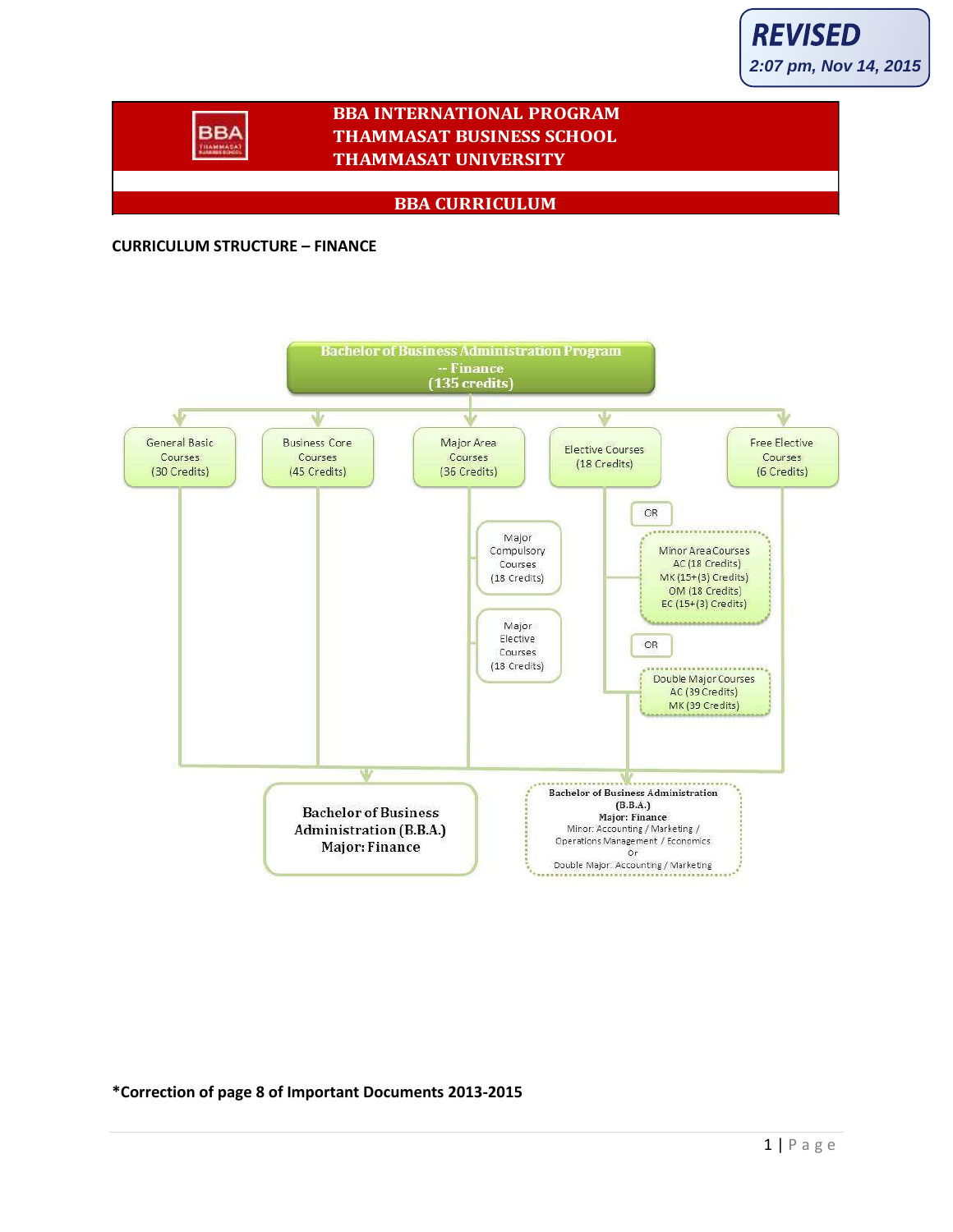| Code                                         | <b>Course Title</b>                           | <b>Credits</b>          | Prerequisite                           |  |  |
|----------------------------------------------|-----------------------------------------------|-------------------------|----------------------------------------|--|--|
|                                              | <b>General Basic Courses (30 credits)</b>     |                         |                                        |  |  |
|                                              | TU 100 Civic Education                        | 3                       |                                        |  |  |
|                                              | TU 110 Integrated Humanities                  | $\overline{2}$          |                                        |  |  |
|                                              | TU 120 Integrated Social Sciences             | $\overline{\mathbf{c}}$ |                                        |  |  |
|                                              | TU 130 Integrated Sciences and Technology     | $\overline{\mathbf{c}}$ |                                        |  |  |
|                                              | TU 152 Fundamental Mathematics                | 3                       |                                        |  |  |
|                                              | TH 161 Thai Usage                             | 3                       |                                        |  |  |
| EL 171                                       | English Course 2                              | 3                       | EL 070 or Language Institute placement |  |  |
| <b>EL 172</b>                                | English Course 3                              | 3                       | EL 171 or Language Institute placement |  |  |
|                                              | EG 221 Reading for Information                | 3                       | EL 172 or Exemption                    |  |  |
|                                              | EG 241 Listening - Speaking 1                 | 3                       | EL 172 or Exemption                    |  |  |
|                                              | BA 202 Taxation                               | 3                       | 2nd-year student status                |  |  |
|                                              | <b>Business Core Courses (45 credits)</b>     |                         |                                        |  |  |
|                                              | BA 201 Business Law                           | 3                       | 2nd-year student status                |  |  |
|                                              | BA 203 Business Quantitative Analysis         | 3                       |                                        |  |  |
|                                              | <b>BA 204 Business Statistics</b>             | 3                       |                                        |  |  |
|                                              | BA 401 Strategic Management                   | 3                       | 4th-year student status                |  |  |
|                                              | AC 201 Fundamental Accounting                 | 3                       |                                        |  |  |
|                                              | AC 202 Management Accounting                  | 3                       | AC 201                                 |  |  |
|                                              | FN 201 Business Finance                       | 3                       | <b>AC 201</b>                          |  |  |
|                                              | MK 201 Principles of Marketing                | 3                       |                                        |  |  |
|                                              | HR 201 Principles of Management               | 3                       |                                        |  |  |
|                                              | OM 201 Principles of Operations Management    | 3                       |                                        |  |  |
| IS 201                                       | <b>Management Information Systems</b>         | 3                       |                                        |  |  |
| EC 213                                       | <b>Introductory Microeconomics</b>            | 3                       |                                        |  |  |
|                                              | EC 214 Introductory Macroeconomics            | 3                       |                                        |  |  |
| EL 221                                       | Communicative Business English 1              | 3                       | <b>EL 172</b>                          |  |  |
| EL 321                                       | <b>Communicative Business English 2</b>       | 3                       | EL 221                                 |  |  |
| <b>Major Compulsory Courses (18 credits)</b> |                                               |                         |                                        |  |  |
|                                              | FN 211 Financial Markets                      | 3                       | 2nd-year student status                |  |  |
|                                              | FN 311 Financial Management                   | 3                       | FN 201 and BA 204                      |  |  |
|                                              | FN 312 Investments                            | 3                       | FN 201 and MA 216 and BA 204           |  |  |
|                                              | FN 313 International Financial Management     | 3                       | <b>FN 311</b>                          |  |  |
|                                              | FN 413 Strategic Financial Management         | 3                       | FN 311 and FN 312                      |  |  |
|                                              | FN 415 Financial Risk Analysis and Management | 3                       | FN 311 and FN 312                      |  |  |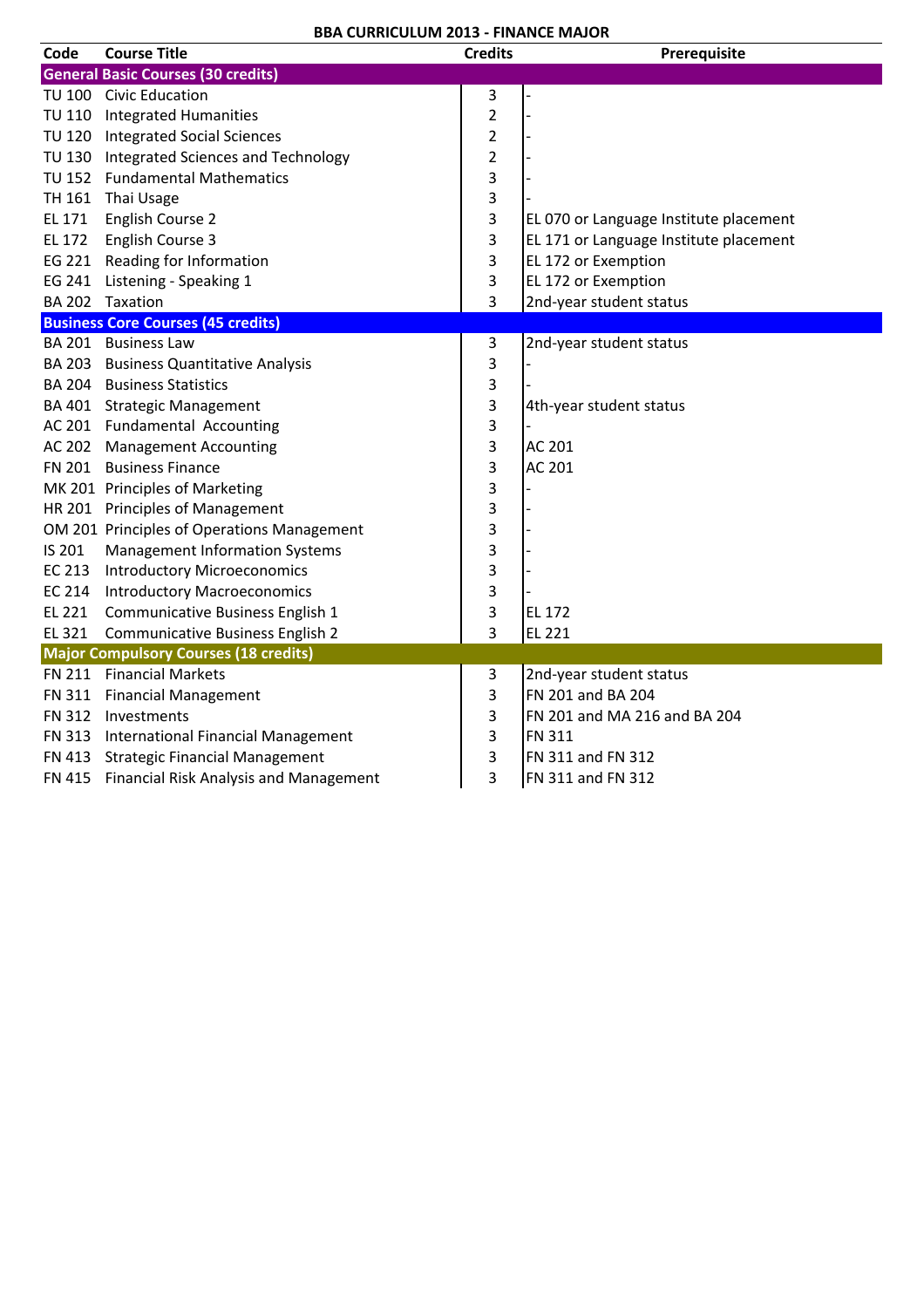|               | UNNCULUM ZU1J - I IIVANCL IVII                     |                |                                                 |  |  |  |
|---------------|----------------------------------------------------|----------------|-------------------------------------------------|--|--|--|
| Code          | <b>Course Title</b>                                | <b>Credits</b> | Prerequisite                                    |  |  |  |
|               | <b>Major Elective Courses (18 credits)</b>         |                |                                                 |  |  |  |
|               | select 18 credits from the courses listed below    |                |                                                 |  |  |  |
|               | FN 241 Risk Management and Insurance               | 3              | 2nd-year student status                         |  |  |  |
| FN 281        | <b>Personal Finance</b>                            | 3              |                                                 |  |  |  |
|               | FN 282 Wealth Management                           | 3              |                                                 |  |  |  |
|               | FN 323 Credit Management                           | 3              | <b>FN 201</b>                                   |  |  |  |
|               | FN 331 Financial Institutions Management           | 3              | <b>FN 211 and FN 312</b>                        |  |  |  |
|               | FN 341 Non-Life Insurance Management               | 3              | <b>FN 241</b>                                   |  |  |  |
|               | FN 342 Life and Health Insurance Management        | 3              | <b>FN 241</b>                                   |  |  |  |
|               | FN 344 Insurance Business and Legal Environment    | 3              |                                                 |  |  |  |
|               | FN 351 Fixed-Income Securities Analysis            | 3              | <b>FN 312</b>                                   |  |  |  |
|               | FN 391 Research and Internship Project             | 3              | FN Major and 3rd-year student status and        |  |  |  |
|               |                                                    |                | knowledge in the field of internship            |  |  |  |
|               | FN 399 Practical Capability Development in Finance | 3              | FN Major and 3rd-year student status            |  |  |  |
| FN 421        | <b>Financial Statement and Reporting Analysis</b>  | 3              | <b>FN 311</b>                                   |  |  |  |
|               | FN 425 Financial Viability Study                   | 3              | FN Major and 4th-year student status            |  |  |  |
| <b>FN 428</b> | <b>Investment Banking</b>                          | 3              | <b>FN 311</b>                                   |  |  |  |
| FN 451        | <b>Equity Securities Analysis</b>                  | 3              | <b>FN 312</b>                                   |  |  |  |
|               | FN 452 Financial Derivatives Analysis              | 3              | <b>FN 312</b>                                   |  |  |  |
|               | FN 461 Advanced International Financial Management | 3              | <b>FN 313</b>                                   |  |  |  |
| FN 471        | <b>Statistical Models for Financial Research</b>   | 3              | FN Major and 4th-year student status and BA 204 |  |  |  |
|               | FN 491 Seminar in Finance                          | 3              | FN 311 and FN 312                               |  |  |  |
| FN 494        | <b>Financial Engineering</b>                       | 3              | FN 311 and FN 312                               |  |  |  |
| FN 499        | Independent Study in Finance                       | 3              | FN 311 and FN 312                               |  |  |  |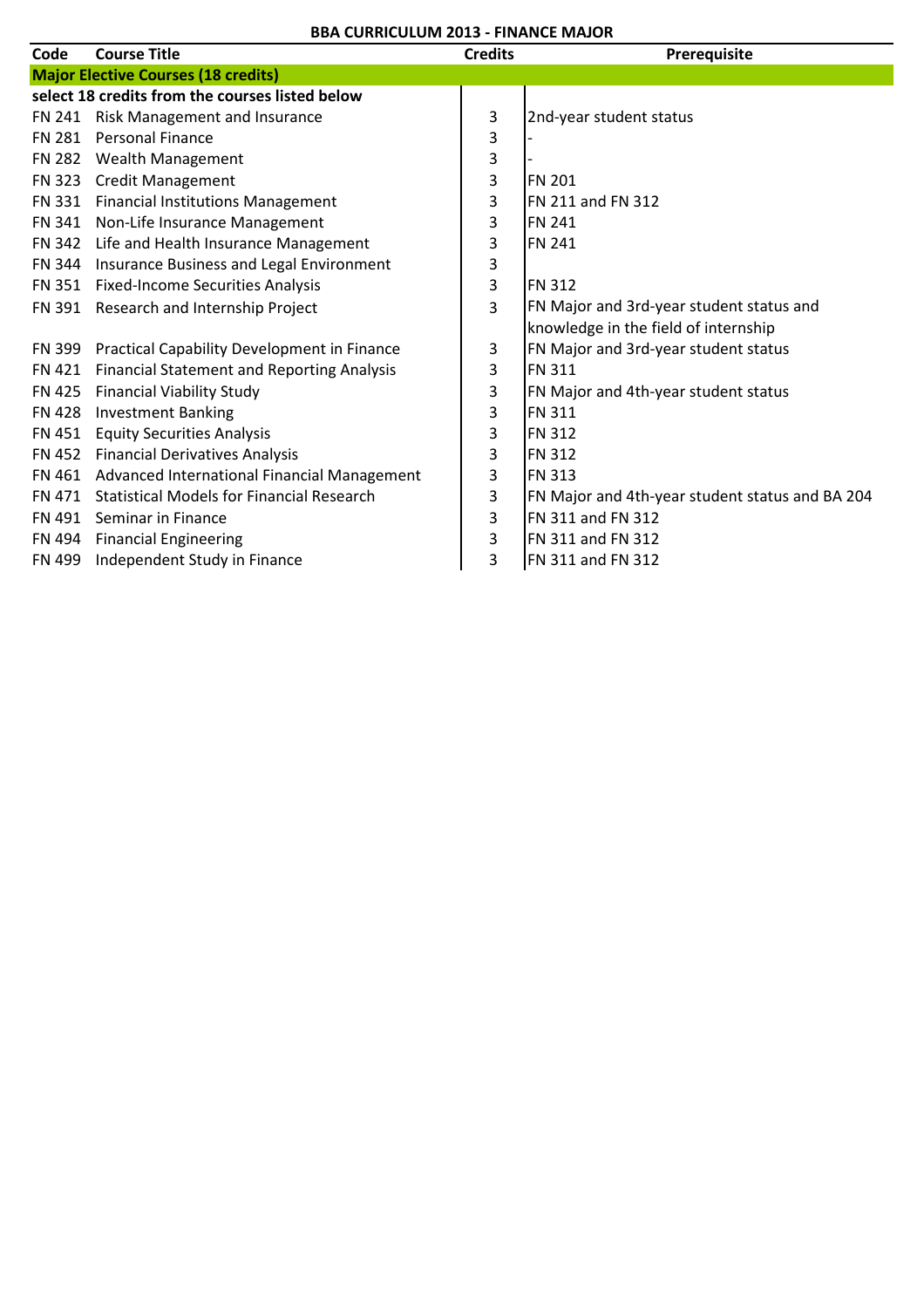| Code          | <b>Course Title</b>                                    | <b>Credits</b> | Prerequisite                                         |
|---------------|--------------------------------------------------------|----------------|------------------------------------------------------|
|               | <b>Elective Courses (18 credits)</b>                   |                |                                                      |
|               | select 18 credits from the courses listed below        |                |                                                      |
|               | ER 211 Introductory to Entrepreneurship                | 3              |                                                      |
|               | ER 312 Business Modeling                               | 3              | <b>HR 201</b>                                        |
| ER 313        | Development of Creativity and Creation of Innovatio    | 3              |                                                      |
| ER 314        | New Product Development                                | 3              | <b>ER 313</b>                                        |
| ER 321        | <b>Entrepreneurial Skills</b>                          | 3              | <b>ER 211</b>                                        |
| ER 322        | Intrapreneurship                                       | 3              | <b>ER 211</b>                                        |
| ER 323        | Social Entrepreneurship                                | 3              | <b>ER 211</b>                                        |
| ER 324        | <b>Family Business Management</b>                      | 3              | <b>HR 201</b>                                        |
| ER 325        | Managing the Growing Business                          | 3              | <b>HR 201</b>                                        |
| ER 326        | Managing the Service Business                          | 3              | <b>MK 201</b>                                        |
| ER 327        | <b>Technology Management</b>                           | 3              | <b>HR 201</b>                                        |
| ER 328        | Managing the High Technology Business                  | 3              | <b>HR 201</b>                                        |
| ER 411        | <b>Managing Innovative Organizations</b>               | 3              | <b>ER 313</b>                                        |
| ER 412        | Feasibility Analysis and Business Planning             | 3              | ER Major and 4th-year student status                 |
| ER 421        | <b>Managing Business in Asia</b>                       | 3              | <b>HR 201</b>                                        |
| IT 361        | Marine Insurance                                       | 3              | <b>IT 211</b>                                        |
| HR 315        | Managing Compensation and Rewards                      | 3              | <b>HR 211</b>                                        |
| IB 311        | <b>Global Environment of International Business</b>    | 3              |                                                      |
| IB 321        | <b>International Trade Operations</b>                  | 3              | 3rd-year student status                              |
| IB 421        | <b>International Business Management</b>               | 3              | IB 311                                               |
| <b>RB 313</b> | Real Estate Finance and Investment                     | 3              | <b>FN 201</b>                                        |
| RB 314        | Real Estate Business Feasibility Studies               | 3              | Have taken real estate subjects no less than 2       |
|               |                                                        |                | subjects                                             |
|               | RB 341 Property Management                             | 3              | <b>RB 313</b>                                        |
|               | AC 311 Intermediate Accounting 1                       | 3              | <b>AC 201</b>                                        |
|               | AC 312 Intermediate Accounting 2                       | 3              | <b>AC 201</b>                                        |
|               | AC 317 Internal Control and Enterprise Risk Management | 3              | AC 201                                               |
|               | AC 411 Advanced Accounting 1                           | 3              | AC 311 and AC 312                                    |
|               | OM 316 Business Forecasting                            | 3              | <b>BA 204</b>                                        |
|               | OM 414 Project Management                              | 3              | 4th-year student of TBS or approved by the instructo |
|               | OM 435 Small Business Consulting                       | 3              | 4th-year student status                              |
| EC 311        | <b>Microeconomics Theory</b>                           | $\overline{3}$ | EC 211 (or EC 213) and MA 216 (or MA 211)            |
| EC 312        | <b>Macroeconomics Theory</b>                           | 3              | a) EC 211 and EC 212 or b) EC 213 and EC 214         |
| EC 320        | <b>Introductory Mathematical Economics</b>             | $\overline{3}$ | a) EC 211, EC 212 and MA 216 (or MA 211) or b)       |
|               |                                                        |                | EC213, EC 214 and MA 216 (or MA 211)                 |
| ST 346        | <b>Mathematics of Finance</b>                          | 3              | MA 211 or MA 216 or MA 218                           |
| ST 347        | Mathematics of Life Insurance 1                        | 3              | ST 246 and ST 346                                    |
| ST 447        | Mathematics of Life Insurance 2                        | 3              | MA 347                                               |